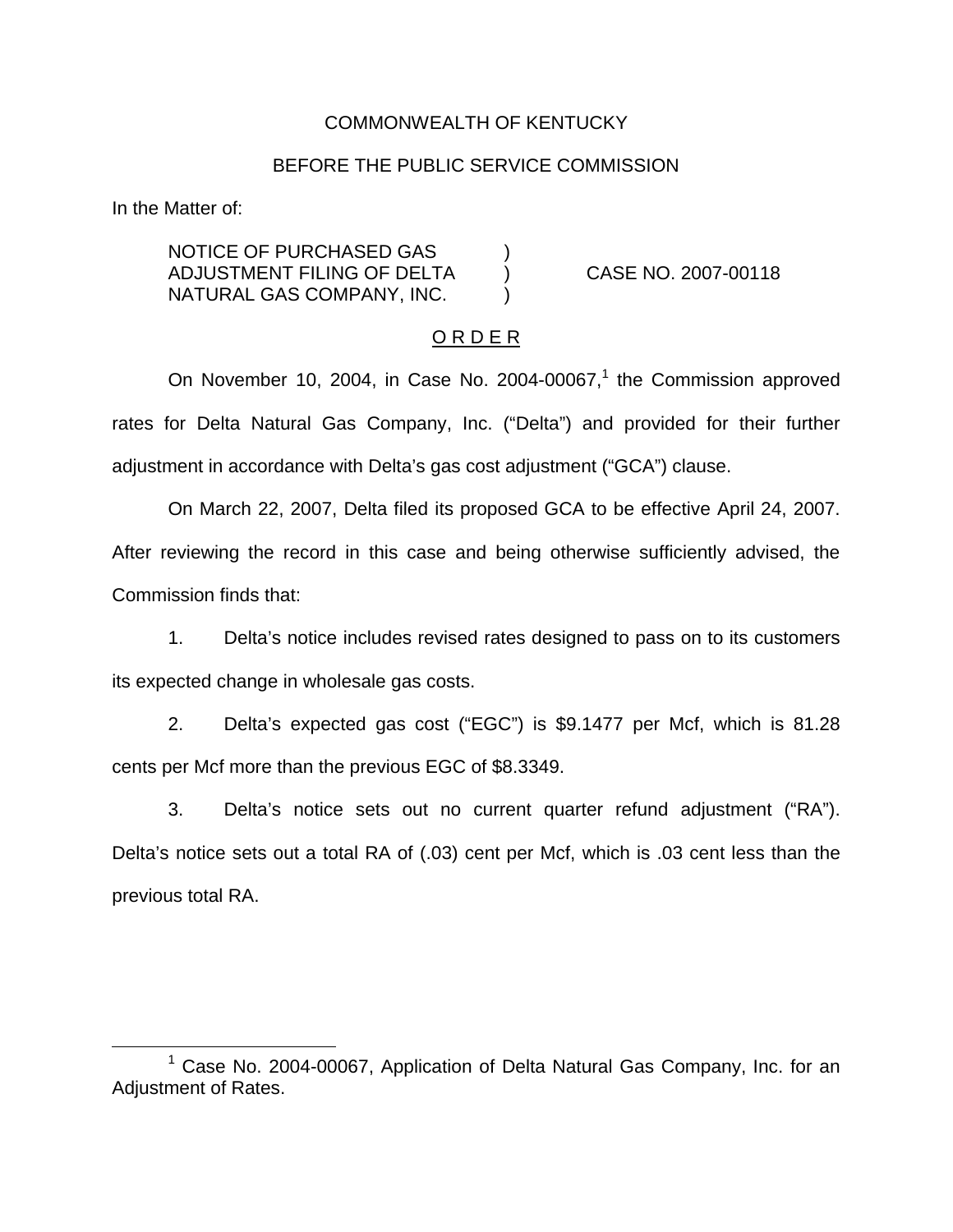4. Delta's notice sets out a current quarter actual adjustment ("AA") of \$1.0642 per Mcf. Delta's total AA is (70.84) cents per Mcf, which is a decrease of 95.43 cents per Mcf from the previous total AA.

5. Delta's notice sets out a balance adjustment ("BA") of \$1.9810 per Mcf, which represents an increase of \$1.9475 per Mcf from the previous BA.

6. Delta's GCA is \$10.42 per Mcf, which is \$1.8063 per Mcf more than the previous GCA of \$8.6137.

7. The rates in the Appendix to this Order are fair, just, and reasonable, and should be approved for final meter readings by Delta on and after April 24, 2007.

IT IS THEREFORE ORDERED that:

1. The rates in the Appendix to this Order are approved for final meter readings on and after April 24, 2007.

2. Within 20 days of the date of this Order, Delta shall file with this Commission its revised tariffs setting out the rates authorized herein.

Done at Frankfort, Kentucky, this 20<sup>th</sup> day of April, 2007.

By the Commission

ATTEST:

**Executive Director**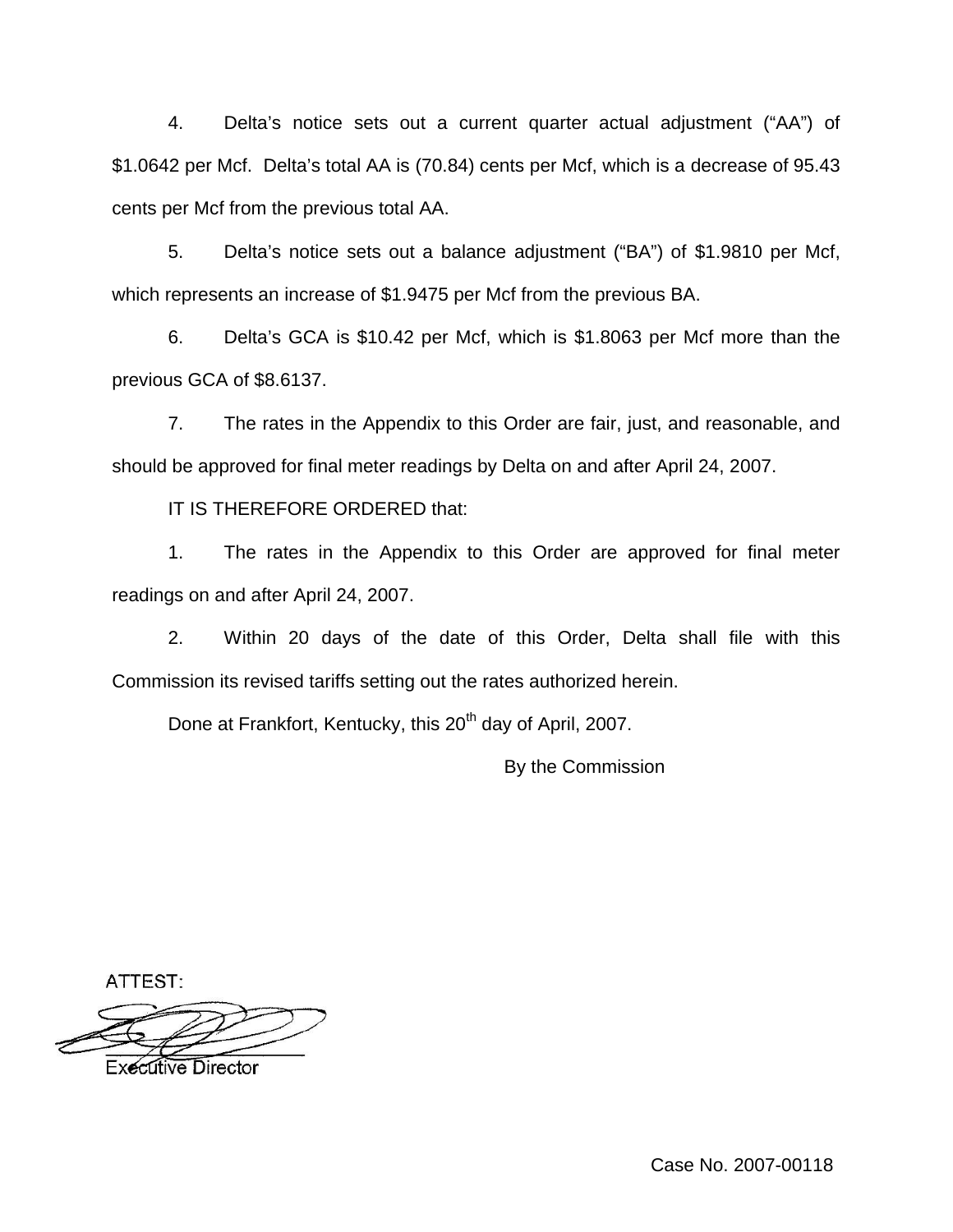# APPENDIX

# APPENDIX TO AN ORDER OF THE KENTUCKY PUBLIC SERVICE COMMISSION IN CASE NO. 2007-00118 DATED APRIL 20, 2007

The following rates and charges are prescribed for the customers in the area served by Delta Natural Gas Company, Inc. All other rates and charges not specifically mentioned herein shall remain the same as those in effect under authority of the Commission prior to the effective date of this Order.

### RATE SCHEDULES

## AVAILABILITY

Available for general use by residential, commercial, and industrial customers.

## RATES

|                                                                                                                                                                   | <b>Base Rate</b><br>plus                                          | Gas Cost<br>Recovery<br>Rate<br>equals      | <b>Total Rate</b>                                     |
|-------------------------------------------------------------------------------------------------------------------------------------------------------------------|-------------------------------------------------------------------|---------------------------------------------|-------------------------------------------------------|
| <b>Residential</b><br>Monthly Service Charge<br>All Mcf                                                                                                           | \$10.00<br>\$<br>4.1592                                           | \$10.42                                     | \$14.5792                                             |
| <b>Small Non-Residential</b><br>Monthly Service Charge \$ 20.00<br>All Mcf                                                                                        | 3.7950                                                            | 10.42                                       | \$14.2150                                             |
| Large Non-Residential<br><b>Monthly Service Charge</b><br>First 200<br>Mcf<br><b>Next 800</b><br>Mcf<br>Next 4,000<br>Mcf<br>Next 5,000<br>Mcf<br>Over 10,000 Mcf | 72.00<br>\$<br>\$<br>3.7950<br>2.1461<br>1.3500<br>.9500<br>.7500 | \$10.42<br>10.42<br>10.42<br>10.42<br>10.42 | \$14.2150<br>12.5661<br>11.7700<br>11.3700<br>11.1700 |